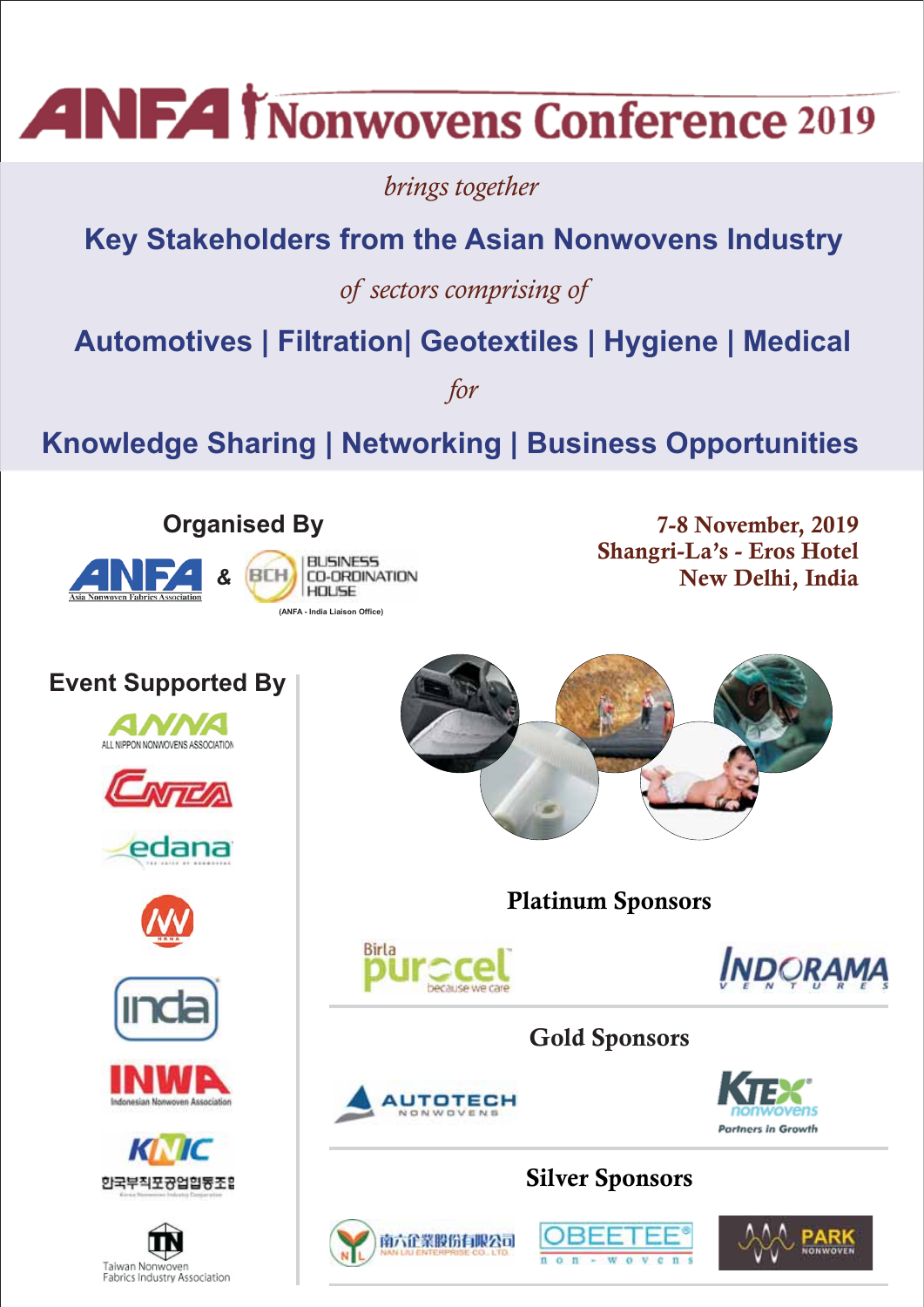## **Why Participate...**

| <b>LEARN ABOUT</b>                  | <b>NETWORK WITH</b>              | <b>PROMOTE &amp; GROW</b>          |
|-------------------------------------|----------------------------------|------------------------------------|
| • Innovations in the Asian          | • 200 + Key stakeholders from 10 | • Your products at the 2 day       |
| nonwovens industry                  | Asian countries                  | exhibition                         |
| • Consumption, production, trade of | Nonwoven manufacturers           | Your capabilities through product  |
| nonwovens                           | • Nonwoven consumers             | presentations to your customers in |
| • Quality raw materials and         | • Raw material and technology    | India and abroad                   |
| technologies                        | suppliers                        | • Your brand in the field of       |
| • Sustainability initiatives in     | • Trade associations, academia & | nonwovens through new business     |
| nonwovens                           | consultants                      | opportunities/ collaborations      |

## **Participants...**

Key persons of the nonwovens business representing Asia, that is, over 125 people from India and over 75 people from overseas.

Speakers and delegates will be mainly from China, India, Indonesia, Japan, Korea, Taiwan & Thailand where economies are growing rapidly.



| <b>2019 Programme at a Glance</b> |                                                                                              |
|-----------------------------------|----------------------------------------------------------------------------------------------|
| Day 1<br>$7th$ Nov, Thursday      | Conference + Exhibition<br>Cultural Programme + Networking evening over cocktails and dinner |
| <b>Day 2</b><br>$8th Nov, Friday$ | <b>Conference + Exhibition + Product Presentations</b>                                       |

## **We value your participation**

• Please send us the registration form, duly completed

### **Please contact:**

E-mail: info@bch.in Mobile: +91 9873681300, +91 9868103687

**Event details are also available at**  www.bch.in & www.asianonwovens.org

### **Organizers:**

Asia Nonwoven Fabrics Association (ANFA) / Business Co-ordination House (BCH): ANFA-India Liaison Office

**ANFA** is the only international trade association, which represents the nonwovens industry of Asia. ANFA has its headquarters in Japan and branch offices in China, Hongkong, India, Indonesia, Korea and Taiwan.

**BCH** is a private company offering advisory & customized services to the nonwoven & technical textile industry with its head office in New Delhi and also operates as the regional office of ANFA in India.

**Supporters:** ANNA (All Nippon Nonwovens Association)

CNTA (China Nonwovens Technical Association)

EDANA (International Association Serving the Nonwovens and Related Industries)

HKNA (Hong Kong Nonwovens Association)

INDA (Association of the Nonwoven Fabrics Industry)

INWA (Indonesian Nonwoven Association)

KNIC (Korea Nonwoven Industry Cooperative)

TNFIA (Taiwan Nonwoven Fabrics Industry Association)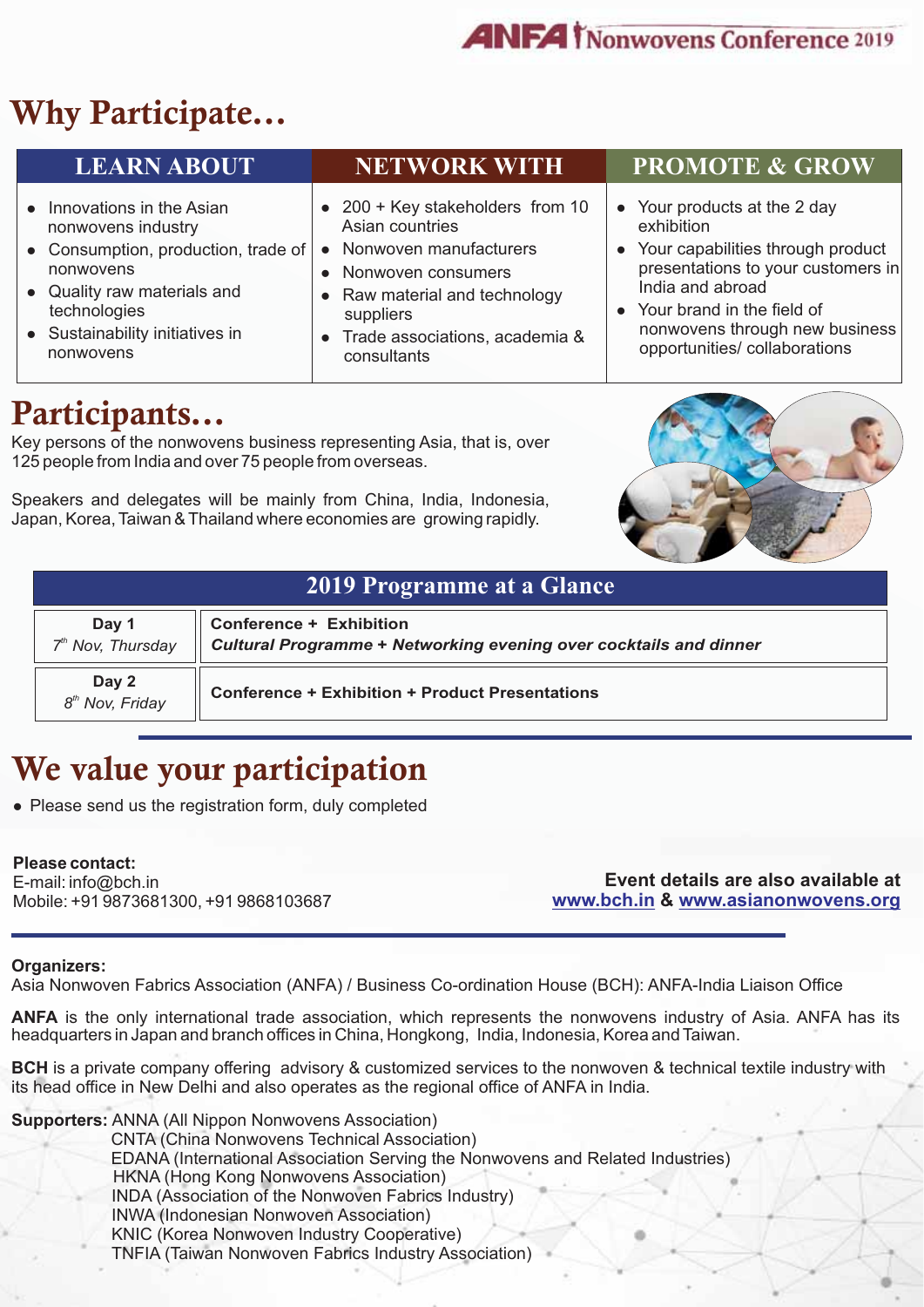

## Thursday, 7<sup>th</sup> November, 2019

### **Time Programme**

**09.00 - 18.00 09.00 09.00 - 10.00 07.30 - 09.00** *Exhibition (Shangri - La's Ballroom Hall) Exhibition Build Up by the Exhibitors (Shangri - La's Ballroom Hall) Opening of the Exhibition Visitor Registration - Welcome Tea/Coffee* 

### **OPENING OF THE CONFERENCE & WELCOME** *(At Shangri - La's Ballroom)*

### **10.00 - 10.30 Lighting of the Lamp Ceremony**

**Welcome Address:** Mr. Samir Gupta, ANFA Director & Managing Director, BCH, India **Inaugural Address:** Dr. Hiroaki Kanai, ANFA Chairman & President, Kanai Juyo Kogyo Co., Japan **VIP Guest Address** 

### **Keynote Speech**



**Mr. Katsuo Matsumoto**, Chief Representative, *Japan International Cooperation Agency (JICA), India Office* **JICA's Activities in India - Supporting India's Development by Nonwovens**

### **SESSION 1 - MARKET TRENDS**

| $11.00 - 11.30$ | <b>Recent Trends of the Asian Nonwovens Market</b><br>Dr. Hiroaki Kanai, ANFA Chairman & President, Kanai Juyo Kogyo Co., Japan                                 |
|-----------------|-----------------------------------------------------------------------------------------------------------------------------------------------------------------|
| $11.30 - 12.00$ | <b>Recent Trends of the Indian Nonwovens Market</b><br>Mr. Samir Gupta, ANFA Director & Managing Director, BCH, India                                           |
| $12.00 - 12.30$ | <b>Recent Trends of the Greater European Nonwovens Market</b><br>Mr. Jacques Prigneaux, Market Analysis and Economic Affairs Director, EDANA,<br><b>Belgium</b> |

**12.30 - 13.40** *Lunch Break - Networking (Pre-function Area Outside the Ballroom)*

| $13.40 - 14.00$ | <b>Keynote Speech</b>                                                                                                                                          |
|-----------------|----------------------------------------------------------------------------------------------------------------------------------------------------------------|
| 3               | <b>Automotive Market in India - Current Scenario and Future Trends</b><br>Mr. Sunil Kakkar, Executive Director – Supply Chain, Maruti Suzuki India Ltd., India |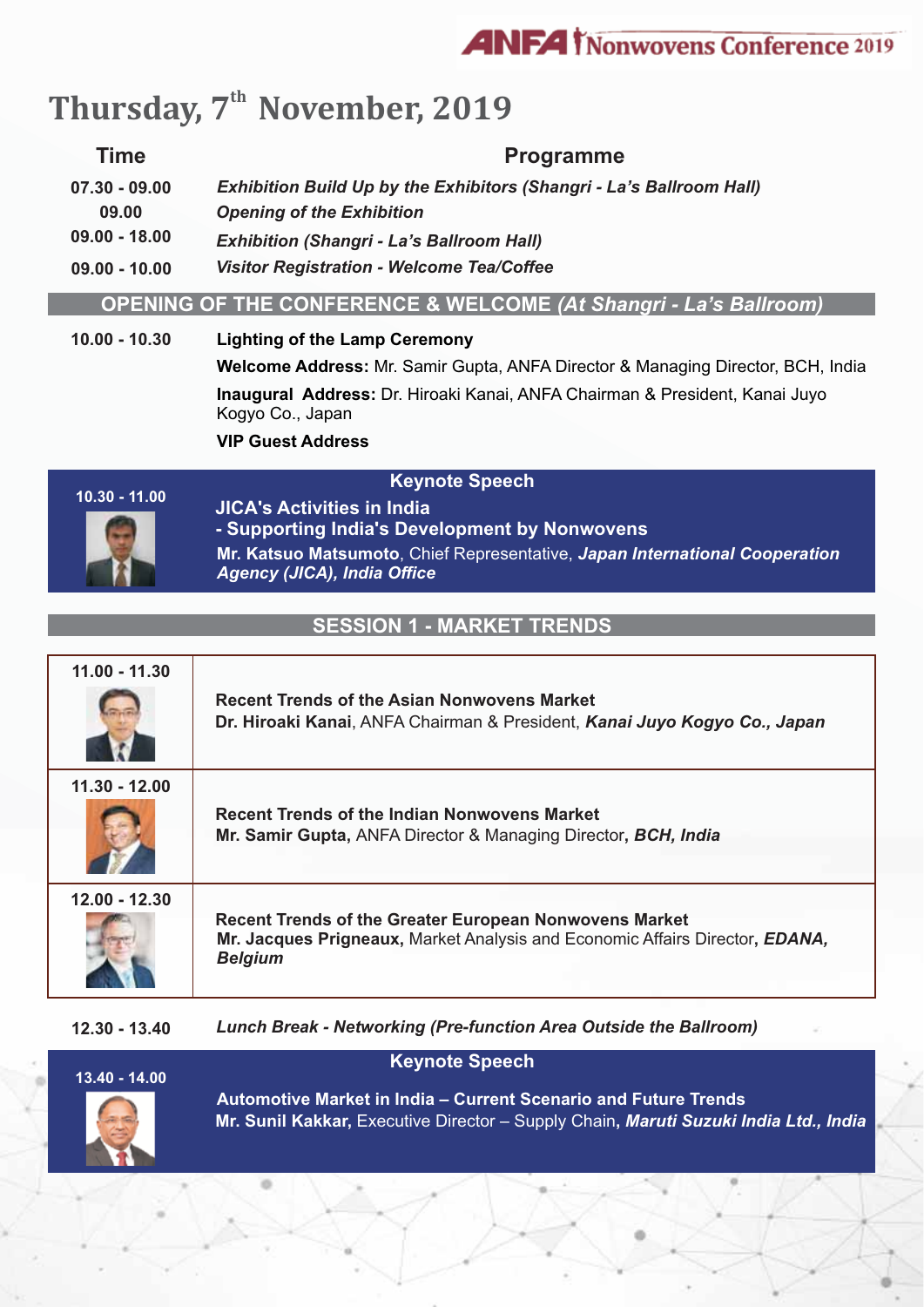### **SESSION 2 - AUTOMOTIVES & MEDICAL TEXTILES**

| 14.00 - 14.30   | An Excellent Implant for Tissue Engineering-Nanofiber Mat of Biodegrades<br><b>Materials</b><br>Ms. Li Suying, Professor, Nantong University, China                                                                                                                                                |
|-----------------|----------------------------------------------------------------------------------------------------------------------------------------------------------------------------------------------------------------------------------------------------------------------------------------------------|
| 14.30 - 15.00   | <b>Tissue Engineering Using Electrospun and Nonwoven Matrix</b><br>Dr. Sourabh Ghosh, Professor, Department of Textile Technology, <i>Indian Institute of</i><br>Technology (IIT), India                                                                                                           |
| $15.00 - 15.30$ | Fibers and Nonwovens in Automotive Applications: Current Trends and a<br><b>Perspective on the Future</b><br>Mr. Shailesh Agrawal, Vice President Sales & Marketing, Indorama Ventures Public<br>Co. Ltd., Thailand<br>Mr. Sanjay Bhayani, Director India Operations, AVGOL India Pvt. Ltd., India |

**15.30 - 16.00** *Tea/Coffee Break- Networking*

**SESSION 3 - MACHINERY & RAW MATERIAL**

| 16.00 - 16.30   | Easy Maintenance and Long Life Metallic Wires for Carding Machines for<br><b>Nonwovens</b><br>Mr. Wataru Oha, Sales / Textile Machinery Products, Kanai Juyo Kogyo Co., Ltd.<br>Japan                                                                |
|-----------------|------------------------------------------------------------------------------------------------------------------------------------------------------------------------------------------------------------------------------------------------------|
| $16.30 - 17.00$ | <b>High Stroke Frequency Needle Punching Machine</b><br>Mr. Yang Chang Hui, General Manager, Shantou SanFai Nonwoven Machinery<br>Factory, Ltd., China                                                                                               |
| 17.00 - 17.30   | The Technologies about Spunlaced Nonwovens with Bi-components Microfibers<br>and Calandered Nonwovens with PLA Bi-components Fibers<br>Mr. Adam Huang, Vice General Manager, Dalian Hualun Nonwoven Machinery<br><b>Engineering Co., Ltd., China</b> |
| 17.30 - 18.00   | Application of Soften Masterbatch in Spunbond Nonwoven Materials<br>Mr. Zhang Penglong, General Manager, Hangzhou Yujie Chemical Co., Ltd., China                                                                                                    |

**18.30 - 21.30** *After the conference, please move to the open garden on ground floor for;*

> *ANFA Reception – Indian Cultural Performance, Cocktails & Gala Dinner*

*Venue: 'LAWN' Shangri-La's - Eros Hotel* 

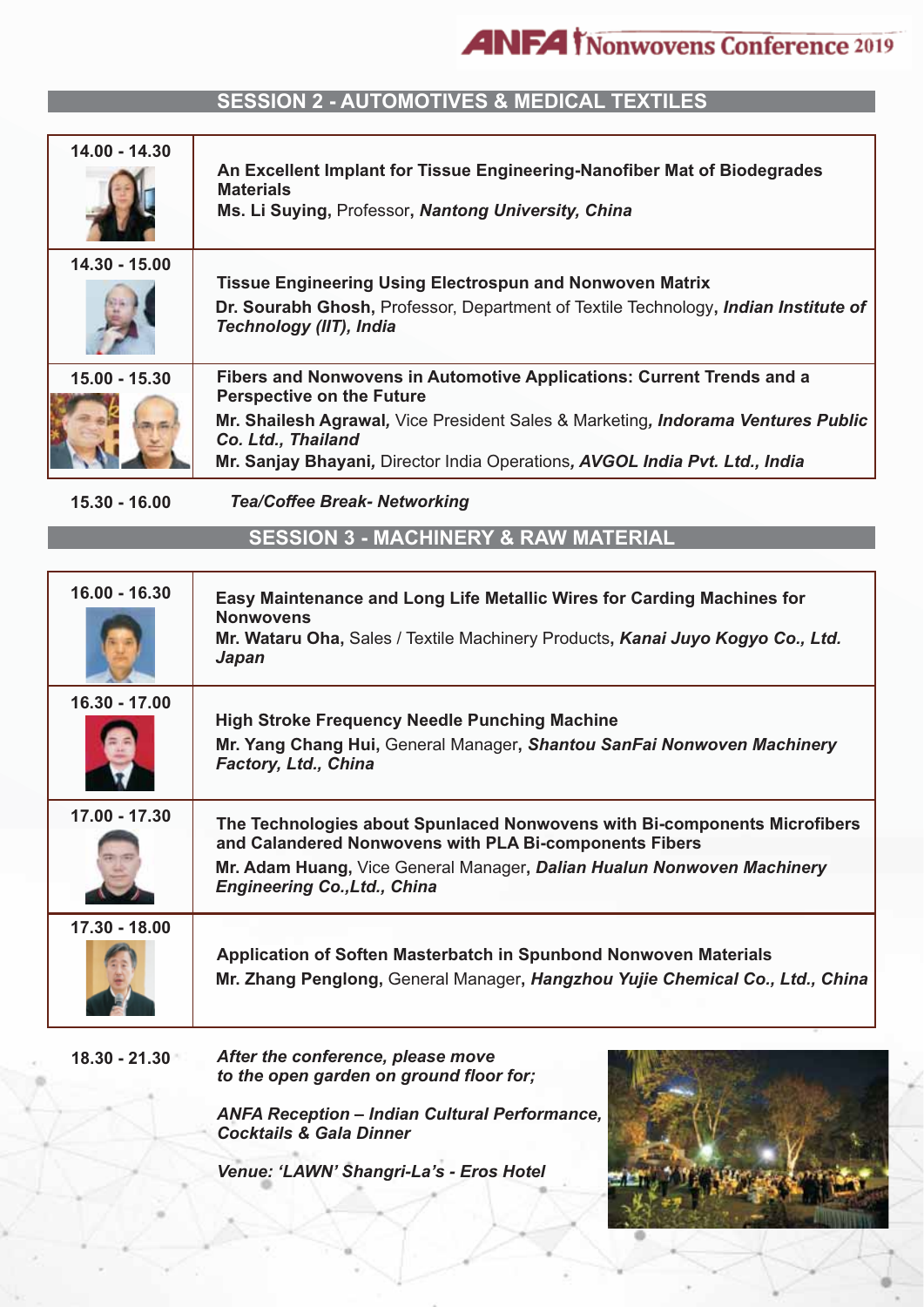## **ANFA** *Nonwovens* Conference 2019

## Friday, 8<sup>th</sup> November, 2019

### **Time**

### **Programme**

**09.00 - 16.00** *Exhibition (Shangri - La's Ballroom Hall)*

**09.00 - 09.30**  *Tea/Coffee - Networking*

### **Keynote Speech**



**Mr. Amit Bhatia,** General Manager – BD & Marketing**,** *Toshiba Water Solutions Pvt. Ltd., India* **Water and Wastewater Treatment Market**

### **SESSION 4 - FILTRATIO**

| $10.00 - 10.30$ | <b>PPS Trilobal Fiber for Bag Filter Application</b><br>Mr. Toshihiko Tokumaru, Group Coordinator of Procon and P84 Group, Toyobo Co.<br>Ltd., Japan                                                                                                                                       |
|-----------------|--------------------------------------------------------------------------------------------------------------------------------------------------------------------------------------------------------------------------------------------------------------------------------------------|
| $10.30 - 11.00$ | The Wide Spectrum of Melt-Blown Nonwovens and Filtration Applications<br>Mr. Toshiya Saito, Director, Sales Department, Tapyrus Co., Ltd., Japan                                                                                                                                           |
| $11.00 - 11.30$ | Innovative Application of Nonwoven Textiles on Industrial Waste Water<br><b>Biological Treatment</b><br>Mr. Teh-Ming Liang, Director of Water Technology Research Division, Material and<br>Chemical Engineering Research Labs, Industrial Technology Research Institute,<br><b>Taiwan</b> |

**11.30 - 12.00** *Tea/Coffee Break- Networking*

**SESSION 5 – SUSTAINABILITY & HYGIENE**

| $12.00 - 12.30$ | Nonwovens is the One of Keys of Circular Economy - Transformation in Textile<br><b>Sectors</b><br>Ms. Li Jo Hwa, Chief of Sustainability and Certification Section, Department of<br>Testing and Certification, Taiwan Textile Research Institute, Taiwan |
|-----------------|-----------------------------------------------------------------------------------------------------------------------------------------------------------------------------------------------------------------------------------------------------------|
| $12.30 - 13.00$ | Bio Based Solution for Environmental Challenge: Developing Viscose Top Sheet<br>for Fem Hygiene Product<br>Mr. Ashish Jajoo, Global Sales & Marketing Head - Nonwovens, Birla Cellulose<br>(Aditya Birla Group), India                                    |
| 13.00 - 13.30   | Bi-component Fiber and Nonwoven for Hygiene Application; Technology and<br><b>Market Trend in Asia</b><br>Mr. Taku Kojima, Manager, JNC Corporation, Japan                                                                                                |

**13.30 - 14.45** *Lunch Break - Networking (Pre-function Area Outside the Ballroom)*